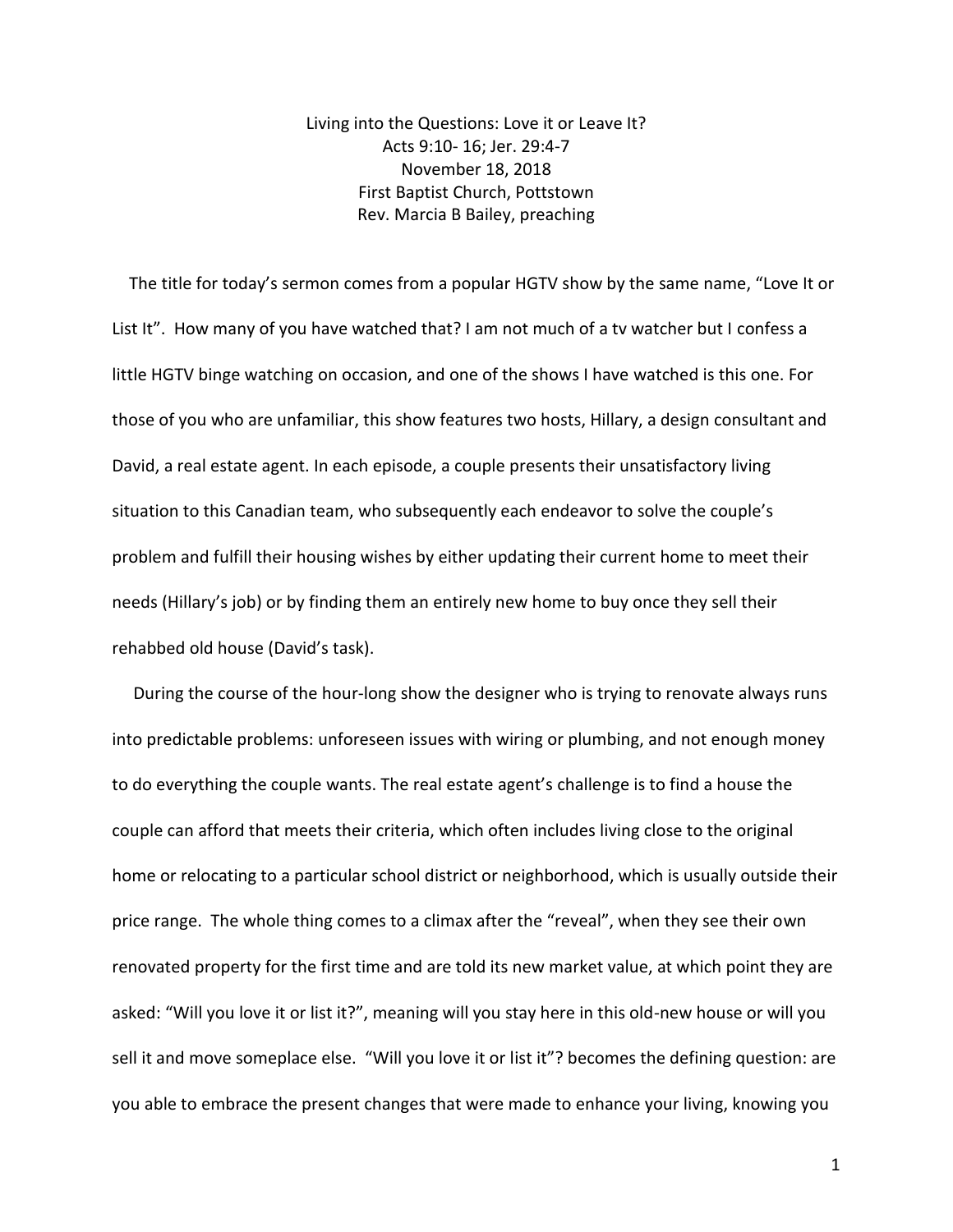didn't get everything you wanted or will you give up all that you loved and hated about this place to seek a new one, always at a greater cost but in hopes of something new.

 "Love it or Leave it?" That's a question for us to consider as we seek to envision God's call and invitation to those of us who "live" in this "house"! First Baptist Church was founded more than 160 years ago and has remained on the corner of Charlotte and King all this time. The church has changed, the building has changed, the neighborhood, community and the world have changed, but here we remain, in this place, seeking to engage in relevant ministry to one another and to those around us. So, you might wonder, if we've been here all these years, why would we be thinking about leaving now? To that I say, why *not*?

 We are living into the questions; that means that we are asking ourselves the penetrating questions of discernment as we endeavor to understand our direction for the days ahead. If we are going to take an honest look at ourselves, our location and purpose here has to be factored into the equation. You *have* asked this question before, most recently when the congregation experienced its last split, before Marvin came to be your pastor. You wondered *then* if this was still the place God wanted you to be, considering a move to the suburbs, out of the gritty reality of this urban community. The fact that you are still here indicates that you decided, at least at that time, that "loving it" was the way to go. Then again, when the tower started to fall, the question of staying or leaving, although not openly discussed, certainly ran through many minds. And so here we are at another turning point; it's time to ask the question again: do we love it or leave it?

Like any homeowner might attest, there are days when you'd be happy to plant the "for sale" sign on the lawn and other days when you think they will only move you out feet first. When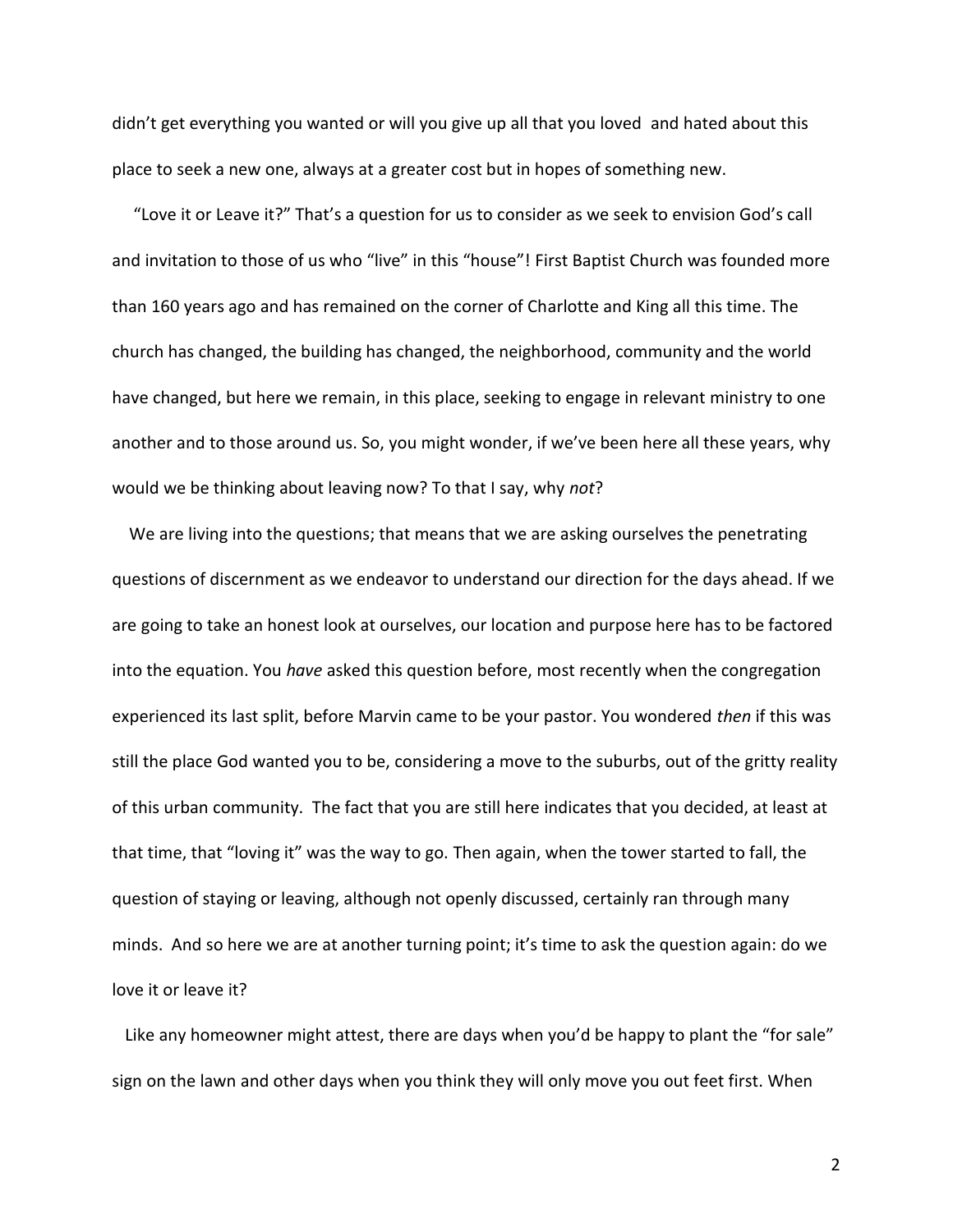the snow needs to be shoveled and someone steals the pipes from the furnace, when the tower falls down on your head and there's water in the basement, you just wish someone would come along and write a check for the whole place; surely God has better use for our time and energy than this!

 And that makes sense right up until some Sunday morning when the sun comes through these magnificent windows and the choir hits all the notes just right and the place is filled with the sounds of vacation bible school and you remember that you were born here, raised here, baptized here, married here, that you dedicated your children and maybe your grandchildren here and you feel like the building itself is a part of you, and despite its challenges, you know it and you love it; it's home.

 So how do we decide? Is it all just an emotional response? How much does our financial reality play into answering this question? How much does our numerical reality play into answering this question? How much does our age and physical strength and available time and expendable energy factor into whether we "love it or leave it"? If someone offered us the "right price" tomorrow (whatever that is), would we take? Why or why not? Are any of these the appropriate questions to ask or reliable indicators of what we are seeking to know…about ourselves, about this place, about God?! I don't know for sure, but I think we haven't quite asked *all* the pertinent questions yet…. because we haven't asked *WHY* we are here. We haven't considered our sense of call or responsibility to this location, to this neighborhood. What does it *mean* to be here, or somewhere else? What does that mean for who we are, what we are called to, and who we are to serve?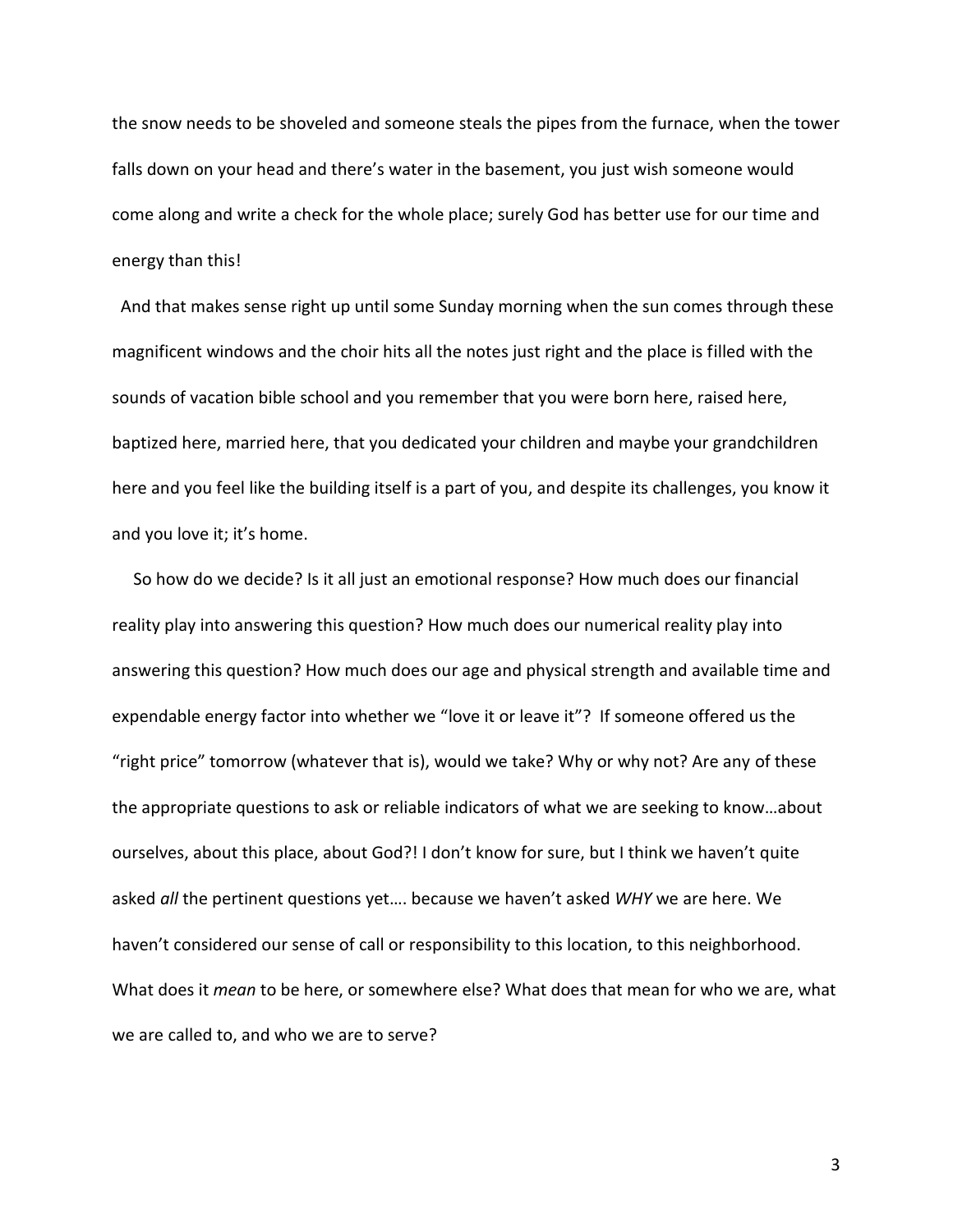The text for this morning may seem a strange one in relationship to the questions we are asking but I think it points to something we might be up against. The passage we read from Acts is the part of the extended story of the call of Saul or Tarsus—Saul, the murderer of early Christians, the persecutor of the faithful; Saul, who with the support of the Roman government sought out believers in order to disrupt their worship and imprison them; it's the story of *that* Saul, later known as the Apostle Paul. It's part of the story of how he comes to understand his own purpose in life, and his encounter with Ananias, who reluctantly helps him. And it is the reluctant Ananias who is the focus of the portion we've read, not Saul.

 I say "reluctant" because if you look at the passage again you will see how distasteful Ananias finds this injunction by God to go to Saul to help him in his weakness. Ananias reminds God that Saul is the enemy, that's *he's* the one opposed to God. Ananias recognizes the real and present danger here; Saul could turn on him and capture, or worse, kill him. Ananias realizes that carrying out God's direction could have significant implications for the wider community of believers'; there weren't that many of them. Did they dare stir the pot and get the things brewing again? Surely there was something else Ananias could do to be found faithful; certainly, there were other folks to "go to" whom God could use that wouldn't have to include Saul!

 But not surprisingly, God isn't particularly interested in hearing about what Ananias thinks; God wants him to heal Saul so that God can use him. "Go," God says to the foot-dragging Ananias, "for *he is an instrument I have chosen* to bring my name before Gentiles and kings and before the people of Israel." Ah, so there's the wrinkle: God is saying to Ananias, "it's not YOU I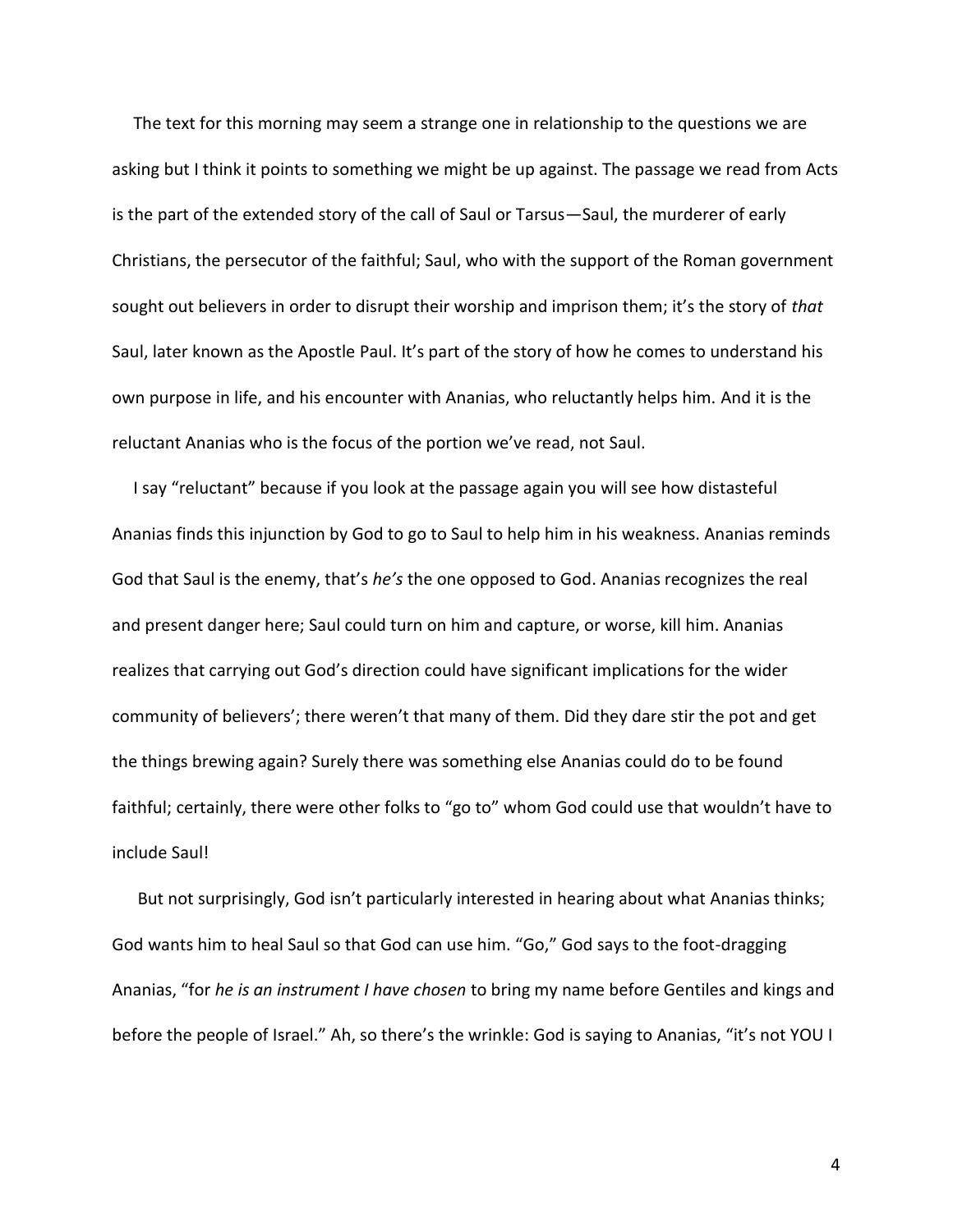am after here; *you* are not the one I've chosen for this important work; I've chosen Saul. Do as I ask, Ananias; it's all part of a larger plan."

 And so, to his credit, Ananias does the *one* thing that seems the most foreign to him; he takes a risk, he puts aside his very real fear and he responds to God's command. It doesn't seem like a good idea; he doesn't think this is the best use of his or God's resources, but Ananias is obedient. He hears God's call and he obeys. He decides that he will "love it", that is, he will love God's will and God's way. He will be faithful though the ways' uncertain. Ananias agrees to do the more challenging thing, the more frightening thing, and ultimately the most transformative thing, in order to be faithful to his call.

 And that makes me wonder about what God's asking **us** to do, about God's desire for us in this place. What does it mean to be located at the corner of King and Charlotte? Are **we** called to do the risky thing, the "dangerous thing" of loving others **here**, in this neighborhood? In what ways might our values, assets and faithfulness combine to affect change in this location? How might we be Ananias to this community, to be the ones to open the eyes of those around us to God's healing power and grace? Might **we** be God's agents of transformation here, on this corner, learning to know and love our neighbors who are themselves "instruments whom [God} has chosen", to offer solidarity, not charity, to them? We need to decide: do we stay or do we go? Do we plant or do we uproot? Do we love it or "list it"?

 Before we answer these questions, listen to the words of the prophet Jeremiah; he is writing to the exiles, preparing them for a lengthy stay in captivity, in spite of the voices of false prophets, who speak for themselves and others, but not for God. Jeremiah writes on behalf of God: "…seek the welfare of the city where I have sent you into exile, and pray to the Lord on its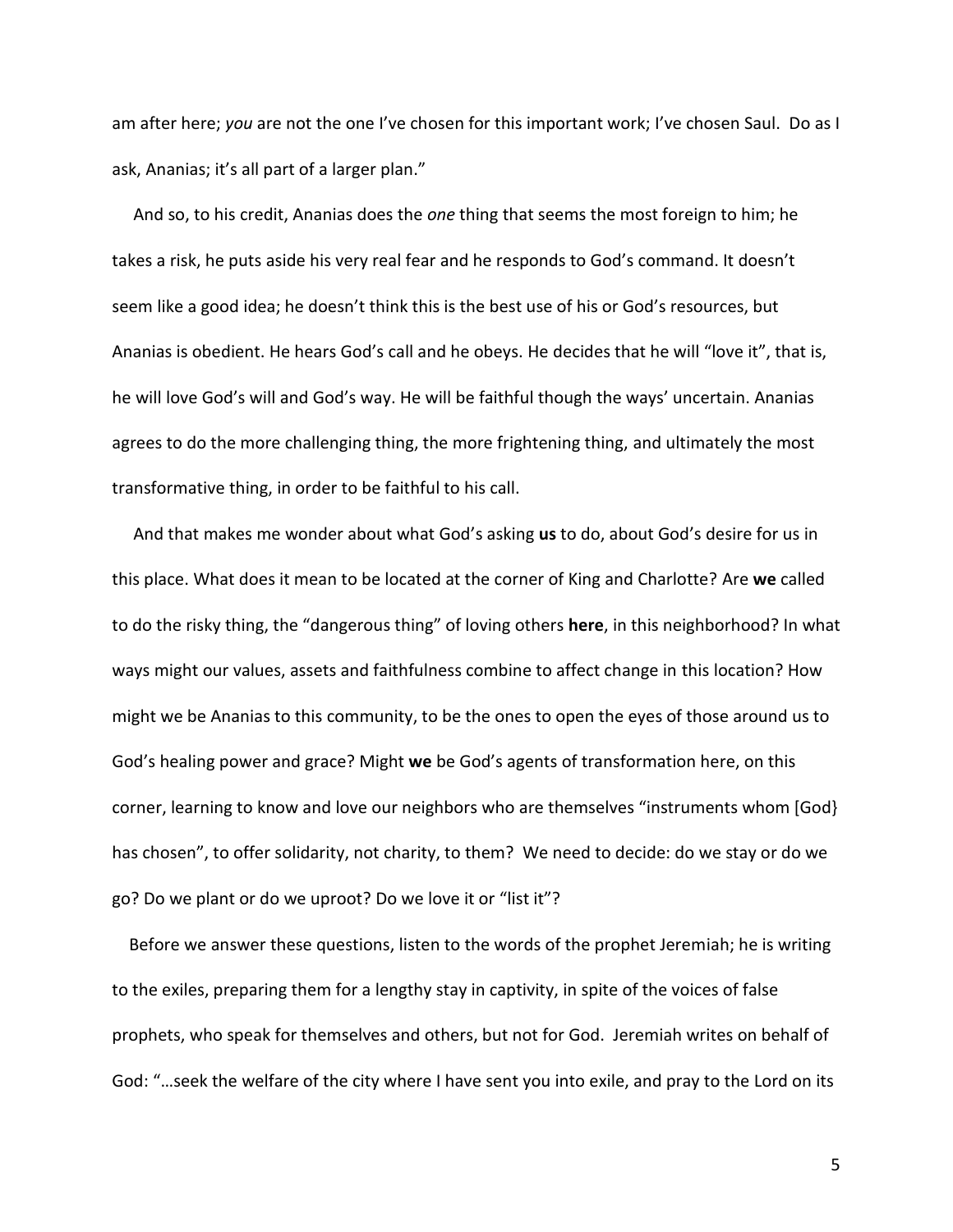behalf, for in its welfare you will find your welfare." (Jer. 29: 7). "Seek the welfare of the city where I have sent you…" Build, plant, engage, God says, in the people, the place, the city to where I've made for you a home. Invest, relate, *live in* the community I have called you to. In *its* welfare you will find your own welfare. It's *its* wellbeing you will find your own wellbeing. In *its'* future, you will find your own.

 How does this text inform our discernment; can we hear God's word for us, here in this place? What would it look like to "build, plant, engage" this neighborhood in new and exciting ways? What would it mean to once again commit to this community to which we have understood ourselves in the past to be called?

 We are living into the questions, and this is a big one! I keep asking you where you see God showing up and I want you to know, God is making Godself known here. There *is* someone who is interested in purchasing at least half of the building; there are real options on the table that have never been there before. We have choices to make; we have a vision to discern, we have work to do. This building, that depending on the day we equally love and hate, is right now our biggest asset: what will we do with it? How will we use what God has given us? What invitation do we hear, what call are we receiving about life and ministry in this place?

 See it as an act of commitment and responsibility to write your responses to these and the other questions we've been asking on the kiosks in Echo Hall. We need to do the work of discernment together and one way we are doing that is gathering your feedback, your heart's understanding of what God is saying to you and to us, thru you. (Plus, next week, I will use those comments as part of the sermon as we celebrate the faithful lives of those who have come before us and look ourselves to the future we share.)